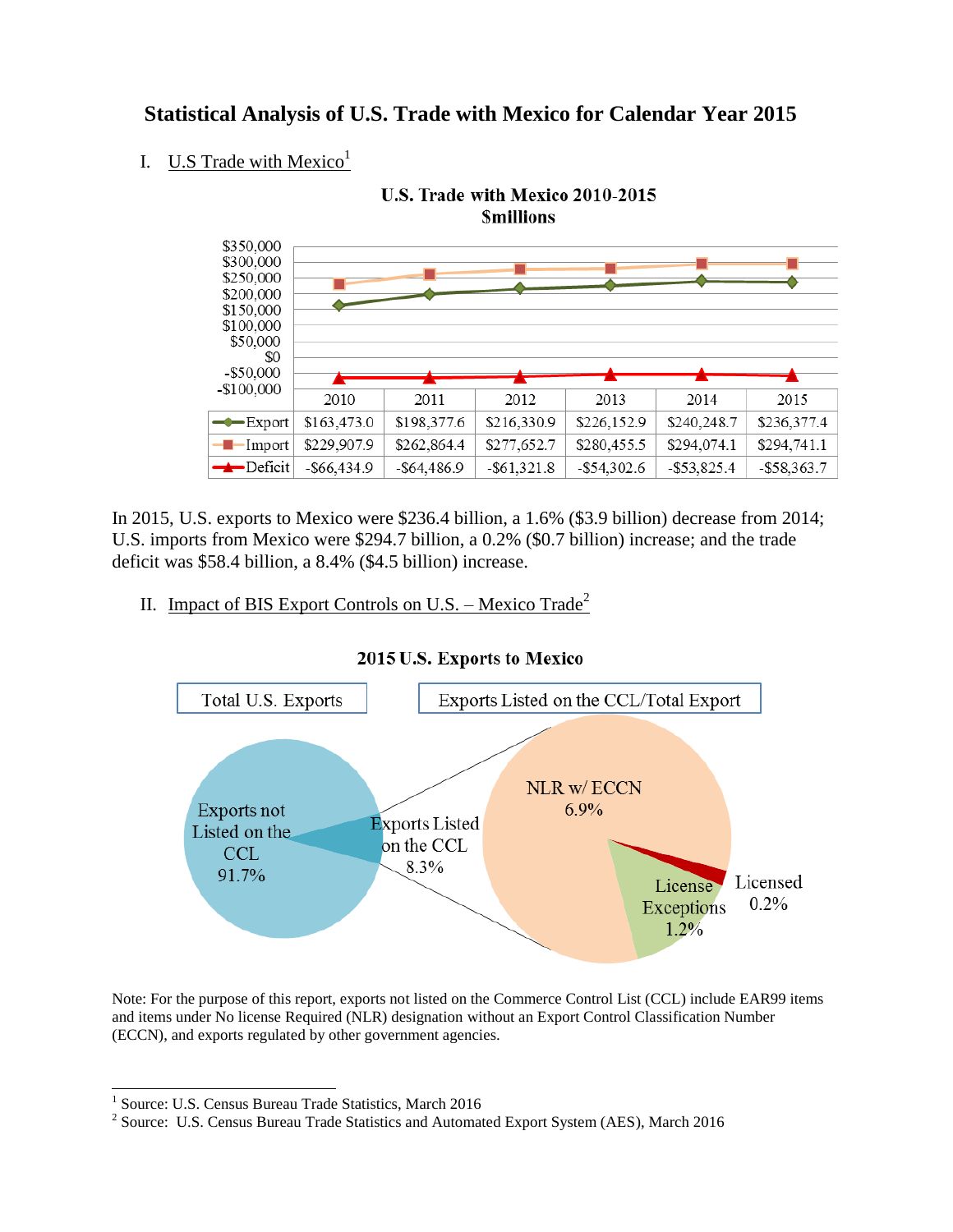Of the \$236.4 billion in U.S. exports to Mexico in 2015, only 0.2% required *a BIS license*.

Of the \$19.5 billion in U.S. exports *of items listed on the Commerce Control List (CCL)*<sup>3</sup> to Mexico in 2015, 2.0% required a BIS license in 2015.

Of the \$3.3 billion in U.S. exports *subject to a BIS license requirement* to Mexico in 2015, 88.1% were exported under a BIS license exception.

In 2015, the U.S. exports to Mexico shipped under a BIS license exception were valued \$2.9 billion, of which, 58.5% included Temporary Imports, Exports and Re-exports (TMP), followed by Encryption Commodities and Software (ENC) at 39.9%.



| <b>TMP</b>       | Temporary Imports, Exports, Re-exports, and Transfer (in-country) |
|------------------|-------------------------------------------------------------------|
| <b>ENC</b>       | <b>Encryption Commodities, Software and Technology</b>            |
| <b>GBS</b>       | <b>Exports to Group B Countries</b>                               |
| <sup>1</sup> RPL | Servicing and Replacement of Parts and Equipment                  |

<sup>&</sup>lt;sup>3</sup> Items listed on the CCL include licensed, license exceptions and NLR with an ECCN and .y 600-Series.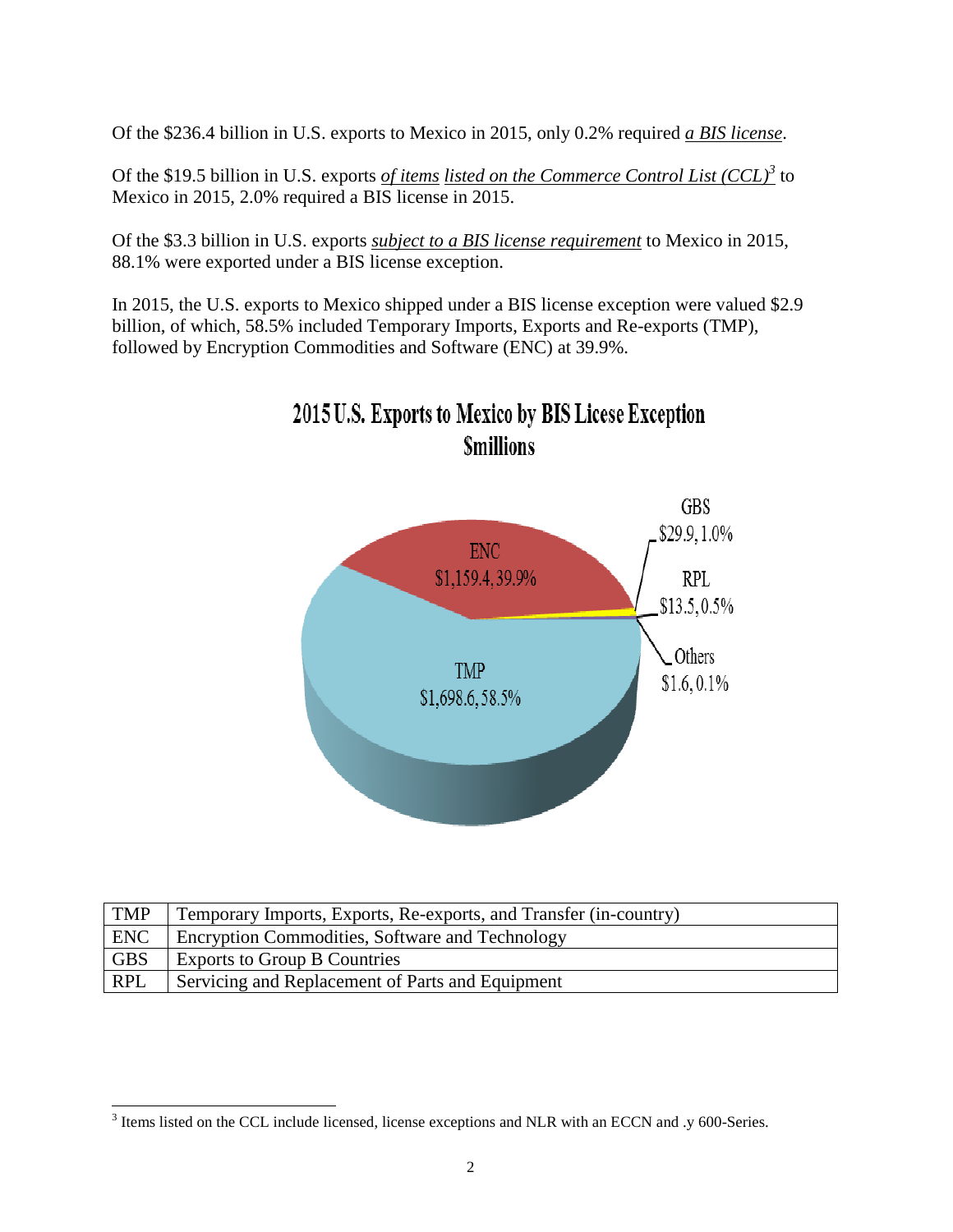| III. 2015 Trends in Exports by ECCN and License Designation <sup>4</sup> |
|--------------------------------------------------------------------------|
|--------------------------------------------------------------------------|

|             | $10\mu$ $10\mu$ $10\mu$ $10\mu$ $10\mu$ $10\mu$ $10\mu$ $10\mu$ $10\mu$ $10\mu$ $10\mu$ |         |
|-------------|-----------------------------------------------------------------------------------------|---------|
| <b>ECCN</b> | Description                                                                             | Value   |
| 9A515       | Spacecraft and related commodities                                                      | \$292.3 |
| 9A610       | Military aircraft and related commodities                                               | \$19.8  |
| 1A613       | Armored and protective "equipment" and<br>related commodities                           | \$14.3  |
| 9A619       | Military gas turbine engines and related<br>commodities                                 | \$12.6  |

*Top Four Exports by ECCNs to Mexico by Value – Licensed (\$millions)*

| Top Four Exports by ECCNs to Mexico by Shipment Count – Licensed |  |  |  |  |  |  |  |
|------------------------------------------------------------------|--|--|--|--|--|--|--|
|------------------------------------------------------------------|--|--|--|--|--|--|--|

| <b>ECCN</b> | Description                                                              | Shipment<br>Count |
|-------------|--------------------------------------------------------------------------|-------------------|
| 9A610       | Military aircraft and related commodities                                | 1,290             |
| 3B001       | Equipment for the manufacturing of<br>semiconductor devices or materials | 597               |
| 9A619       | Military gas turbine engines and related<br>commodities                  | 350               |
| 1C350       | Chemicals that may be used as precursors for<br>toxic chemical agents    | 204               |

*Top Four Exports by ECCNs to Mexico by Value– License Exception (\$millions)*

| <b>ECCN</b> | Description                                    | Value     |
|-------------|------------------------------------------------|-----------|
| 5A002       | <b>Information Security Systems Equipment</b>  | \$1,143.8 |
| 0A614       | Military training "equipment"                  | \$28.9    |
| 9A610       | Military aircraft and related commodities      | \$25.1    |
|             | Equipment, tooling and fixtures, specially     |           |
| 9B001       | designed for manufacturing gas turbine blades, | \$18.0    |
|             | vanes or "tip shroud" castings                 |           |

*Top Four Exports by ECCNs to Mexico by Value – NLR (\$millions)*

| <b>ECCN</b> | Description                                                      | Value     |
|-------------|------------------------------------------------------------------|-----------|
| 4A994       | Computers, "electronic assemblies" and related<br>equipment      | \$9,266.5 |
| 9A991       | Aircraft and gas turbine engines and "parts" and<br>"components" | \$2,171.0 |
| 5A992       | Equipment not controlled by 5A002                                | \$2,142.7 |
| 5A991       | Telecommunication equipment not controlled by<br>5A001           | \$1,350.2 |

 4 Source: AES, March 2016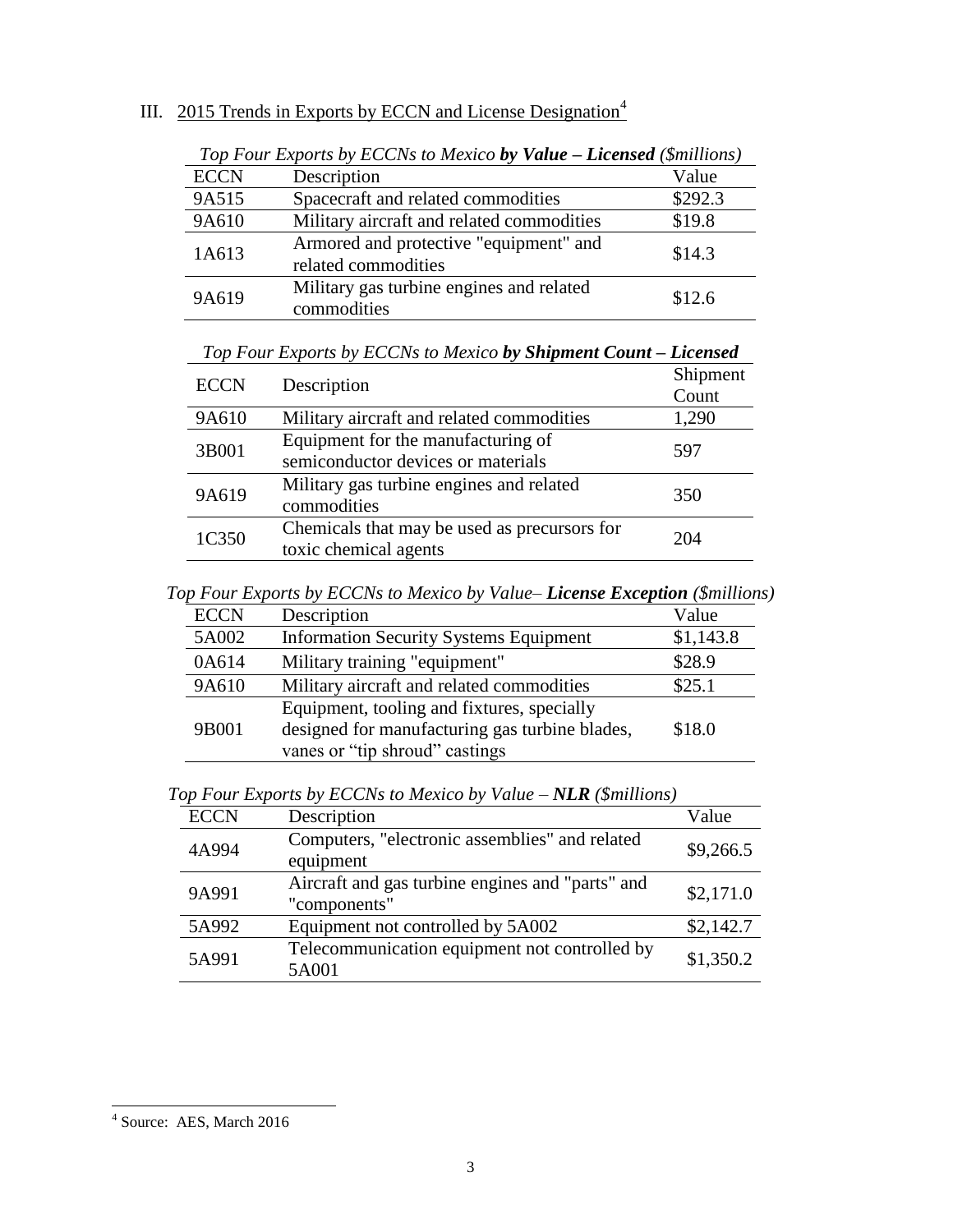



U.S. ATP Trade with Mexico 2010 - 2015 **Smillions** 

In 2015, U.S. ATP exports to Mexico valued \$40.3 billion, a 10.6% (\$3.9 billion) increase from 2014; U.S. ATP imports from Mexico were \$52.4 billion, a 15.3% (\$7.0 billion) increase; and the trade deficit was \$12.1 billion, a 34.5% (\$3.1 billion) increase.

| <b>ATP Category</b>           | 2010   | 2011   | 2012   | 2013   | 2014   | 2015   | % of Total | $%$ change<br>from 2014 |
|-------------------------------|--------|--------|--------|--------|--------|--------|------------|-------------------------|
| Biotechnology                 | 403    | 319    | 362    | 470    | 497    | 464    | 1.2%       | $-6.6%$                 |
| Life Science                  | 799    | 896    | 1.080  | 1.092  | 1,193  | 1,315  | 3.3%       | 10.2%                   |
| Opto-Electronics              | 547    | 651    | 574    | 561    | 624    | 532    | 1.3%       | $-14.7%$                |
| Information & Communications  | 15.730 | 21.133 | 21,514 | 21,858 | 22,608 | 25,347 | 62.9%      | 12.1%                   |
| Electronics                   | 7,202  | 6,203  | 5,814  | 6,827  | 6,884  | 7,255  | 18.0%      | 5.4%                    |
| <b>Flexible Manufacturing</b> | 477    | 633    | 854    | 1,007  | 911    | 1,011  | 2.5%       | 11.0%                   |
| <b>Advanced Materials</b>     | 278    | 187    | 203    | 223    | 285    | 276    | $0.7\%$    | $-3.2%$                 |
| Aerospace                     | 1,588  | 1,820  | 2.761  | 3.487  | 3.359  | 3.948  | 9.8%       | 17.5%                   |
| Weapons                       | 9      | 12     | 12     | 10     | 10     | 12     | 0.03%      | 20.0%                   |
| Nuclear Technology            | 115    | 71     | 78     | 77     | 80     | 152    | 0.4%       | 90.0%                   |
| <b>Grand Total</b>            | 27.149 | 31.914 | 33.347 | 35,612 | 36.452 | 40.310 | 100.0%     | $10.6\%$                |

#### **The U.S. ATP Exports to Mexico 2010-1015 \$millions**

In 2015, the largest categories of U.S. ATP exports to Mexico were comprised of Information & Communications at \$25.3 billion (62.9% of the total ATP exports) and Electronics at \$7.3 billion (18.0%).

Compared with 2014, there was an increase in Nuclear Technology exports by 90.0% and an increase in Weapons $\overset{6}{\circ}$  exports by 20.0%.

 $\overline{a}$ 

<sup>&</sup>lt;sup>5</sup> Source: U.S. Census Bureau Trade Statistics, February 2016

Advanced Technology Products: about 500 of some 22,000 commodity classification codes contain products from a recognized high technology category (e.g., biotechnology).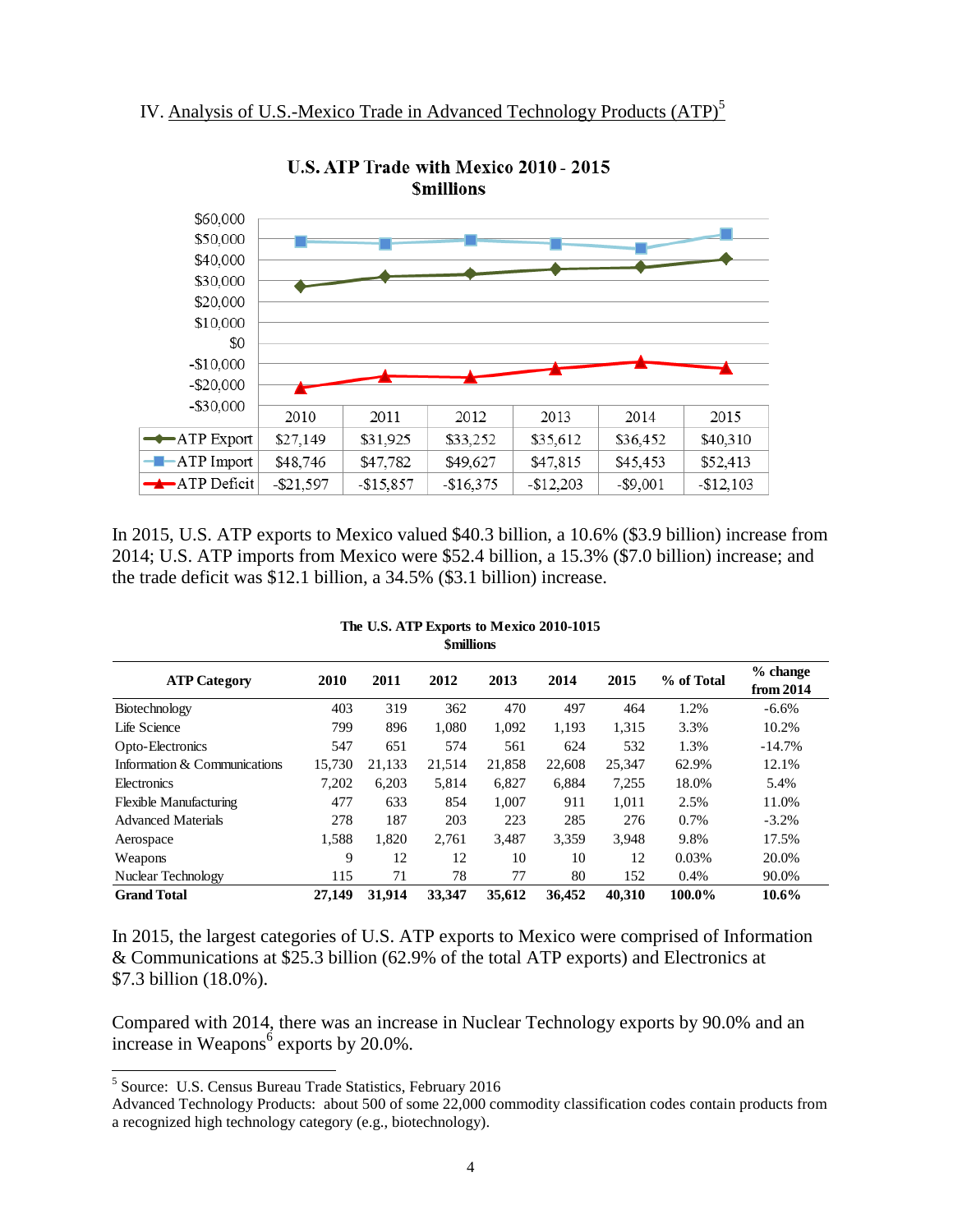In 2015, 17.1% (\$40.3 billion) of U.S. exports to Mexico were considered ATP items. Of these, 0.8% required *a BIS license*.

Of the \$1.5 billion in U.S. *ATP exports subject to a BIS license requirement* to Mexico in 2015, 77.6% were exported under a license exception.

V. 2015 Trends in Mexico Licensing<sup>7</sup>



#### **Licenses for Tangible Items, Software and Technology for Mexico by Value 2011-2015**





Note: Figures above do not include deemed export applications.

 $\overline{a}$ <sup>6</sup> The ATP category for Weapons includes items of "optical, photographic, cinematographic, measuring, checking, precision, medical or surgical instruments and apparatus; parts and accessories" in addition to "arms and

ammunition, parts and accessories thereof." 7 Source: CUESS, February 2016